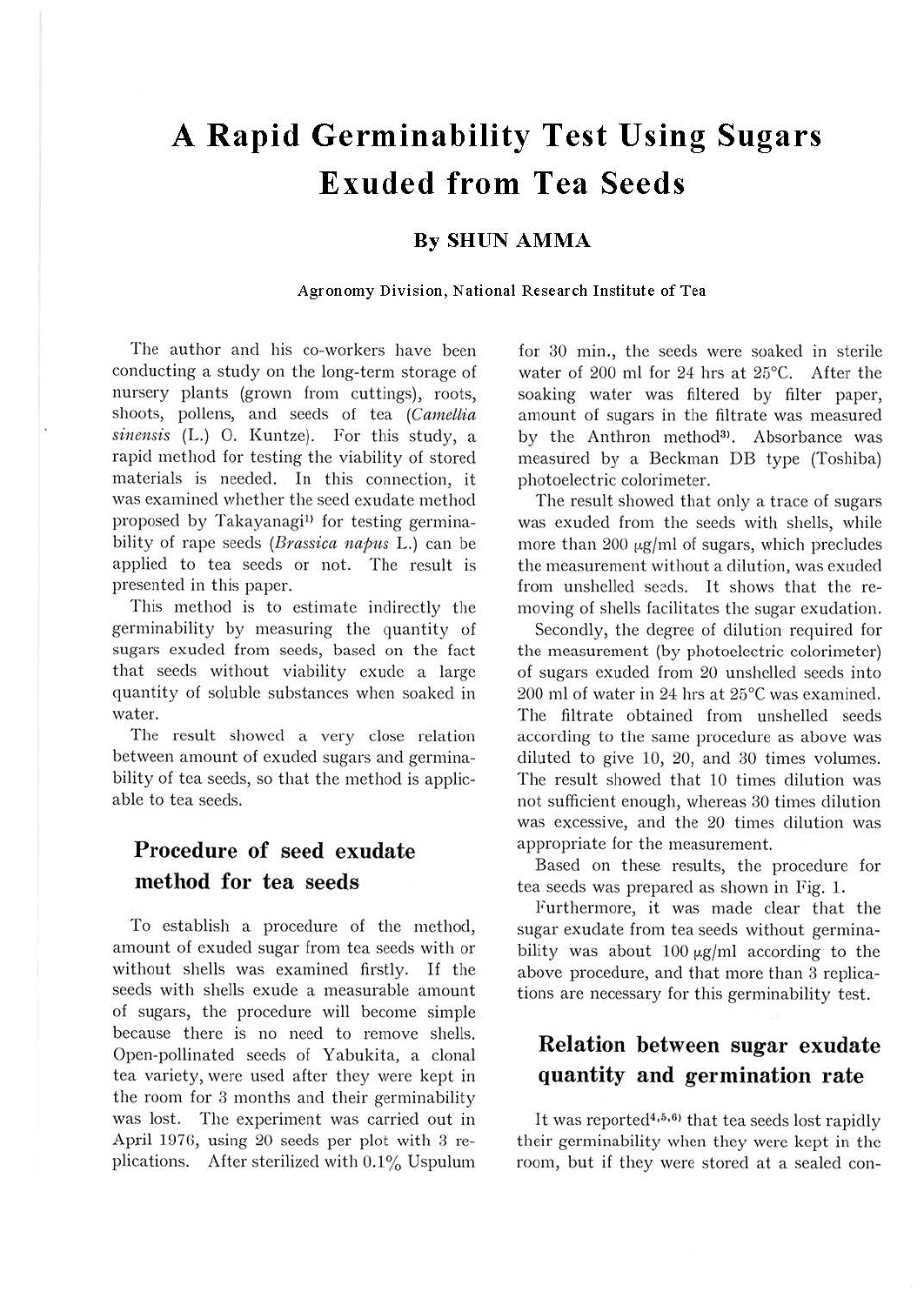

(Note) Glucose solutions for calibration:  $0, 25, 50, 75, 100, 125,$ 

150, l 7fi and 200 µg/ml of water.

dition at low temperature their germinability was maintained for more than G months. Therefore, using the seeds kept in the room without sealing and those stored at a sealed condition at  $1^{\circ}$ C, amount of sugar exudate and germination rate were examined in November 1977. Open-pollinated seeds of Yabukita, that had been stored at a sealed condition in a low temperature thermostat at 1°C for 20 days after seed collection, were used. On 27 November, the seeds were taken out from the thermostat, and divided into lots of 20 seeds each, weighing 30 g. A half of them were sealed into polyethylene bags and stored at  $1^{\circ}$ C (low temperature storage plot), while the other were placed into paper bags and kept at room temperature without sealing (room temperature, no seal plot). From both plots, 3 lots each were sampled every week to measure sugar exudate according to the procedure given in Fig. J. Seeds, which were soaked in water for 24 hrs, were then sown on the germination

bed, made of 160 g of perlite  $+600$  ml of water (in closed vessels) to examine germination percentage.

As shown in Fig. 2, the low temperature storage plot maintained almost 100% germination and sugar exudate not exceeding  $5 \mu g/ml$ in a period of 5 weeks. On the contrary, in the room temperature, no seal plot, germination decreased rapidly, giving only 10% at the 4th and 5th weeks, while the sugar exudate increased linearly up to  $40 \mu g/ml$  in the 5th week. In the latter plot, the correlation coefficient between germination percentage and sugar exudate was  $-0.994**$ , showing a linear relation. The linear regression equation is as follows, and it is significant at  $1\%$  level.

$$
y \!=\! -2.50x \!+\! 108.5
$$

where,  $x = sugar$  exudate in  $\mu g/ml$ , and  $y =$ germination percentage.

This result indicates clearly that germination percentage can easily be estimated by knowing